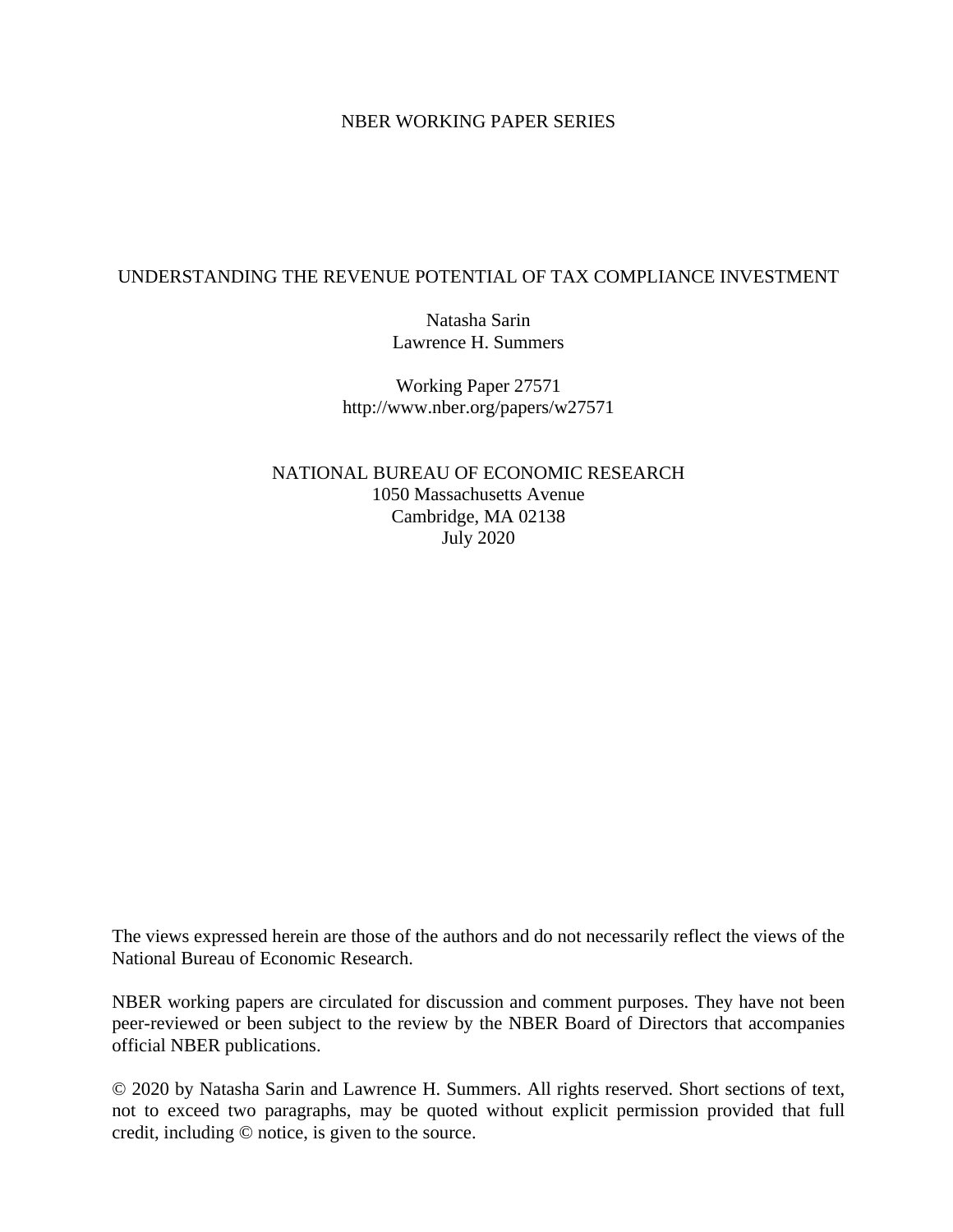Understanding the Revenue Potential of Tax Compliance Investment Natasha Sarin and Lawrence H. Summers NBER Working Paper No. 27571 July 2020 JEL No. H0,H2,H22

#### **ABSTRACT**

In a July 2020 report, the Congressional Budget Office estimated that modest investments in the IRS would generate somewhere between \$60 and \$100 billion in additional revenue over a decade. This is qualitatively correct. But quantitatively, the revenue potential is much more significant than the CBO report suggests. We highlight five reasons for the CBO's underestimation: 1) the scale of the investment in the IRS contemplated is modest and far short of sufficient even to return the IRS budget to 2011 levels; 2) the CBO contemplates a limited range of interventions, excluding entirely progress on information reporting and technological advancements; 3) the estimates assume rapidly diminishing returns to marginal increases in investment; 4) the estimates leave out the effect of increased enforcement on taxpayer decisionmaking; and 5) the use of the 10-year window means that the long-run benefits of increased enforcement are excluded. We discuss these issues, present an alternative calculation, and conclude that a commitment to restoring tax compliance efforts to historical levels could generate over \$1 trillion in the next decade.

Natasha Sarin University of Pennsylvania Carey Law Silverman 139 3501 Sansom Street Philadelphia, PA 19104 nsarin@law.upenn.edu

Lawrence H. Summers Harvard Kennedy School of Government 79 JFK Street Cambridge, MA 02138 and NBER lhs@harvard.edu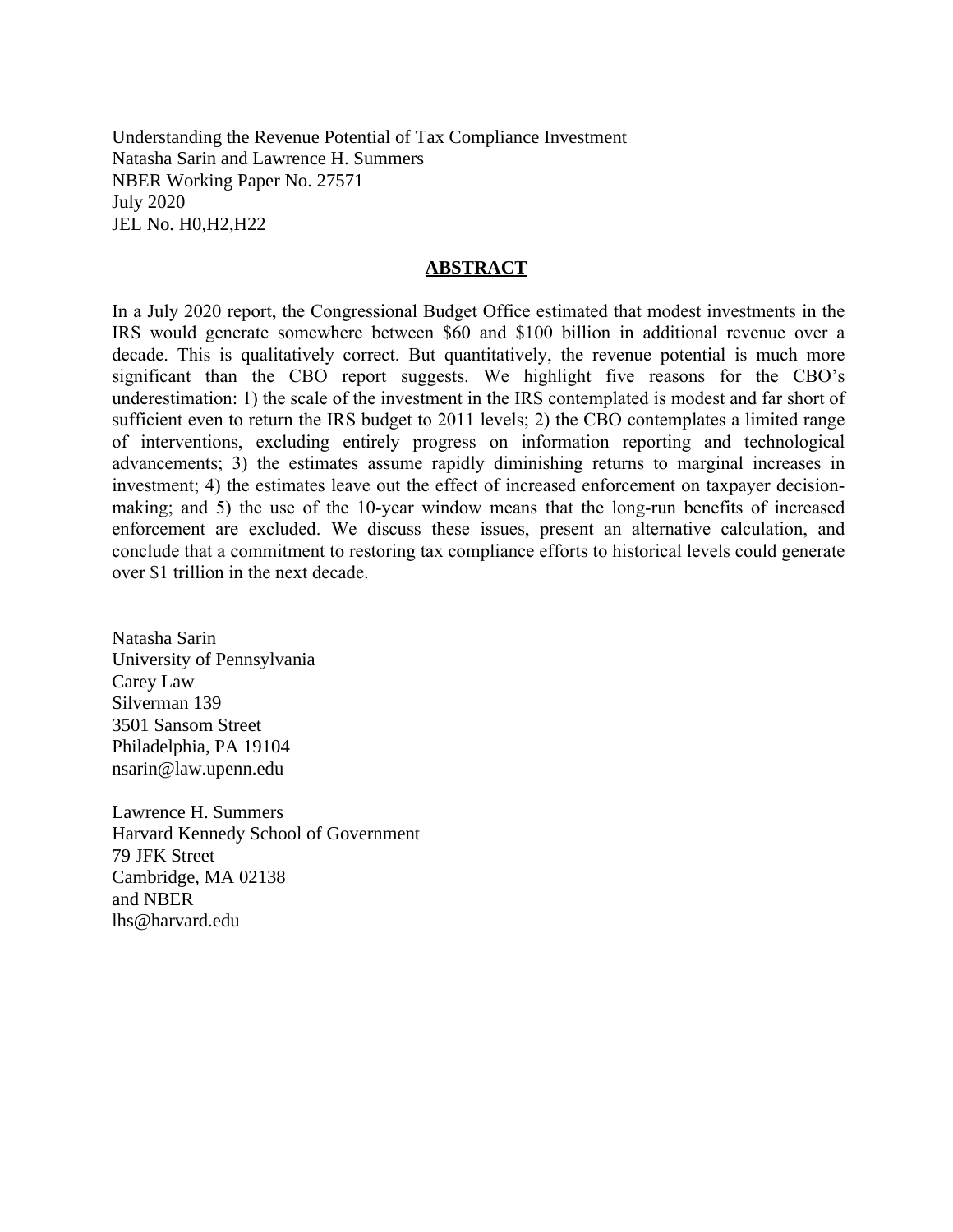### **I. Introduction**

This month the Congressional Budget Office released a report on trends in IRS enforcement over the last decade and estimated the revenue potential from additional investment in tax compliance (CBO 2020). The report corroborates messages emphasized in our recent work as well as that of former IRS Commissioner Charles Rossotti: Losses from tax evasion are significant, and there is huge untapped revenue potential from adequate enforcement of existing tax laws (Sarin and Summers 2019, Rossotti 2020).

The statistics on the tax gap are striking: Over the next decade, \$7.5 trillion, or nearly 15 percent of owed taxes, will go uncollected. Despite the scope of those losses, over the last decade the IRS has lost, not gained, resources to combat evasion. Appropriations declined by over 15 percent, and the workforce has been slashed by 20 percent; with only about half as many agents capable of examining complex, and oft misreported, high-income tax returns remain. Consequently, examinations are down across filing categories: Audit rates for millionaires have fallen by 75 percent, and large corporation audit rates fell from nearly 100 percent to less than 50 percent (Sarin and Summers 2019)

The CBO estimates that between \$60 billion and \$100 billion in revenue can be generated over a decade through greater investment in the IRS (CBO 2020). The report has been heralded as proof that there is much to be gained by providing the IRS with the resources it needs (Sanders 2020). We are in full agreement with the qualitative conclusion that there is a very high payoff to increased investment in tax administration, but the CBO's revenue estimates are a substantial underestimate, for five reasons: 1) the scale of the investment in the IRS contemplated is modest and far short of sufficient even to return the IRS budget to 2011 levels; 2) the CBO contemplates a limited range of interventions, excluding entirely progress on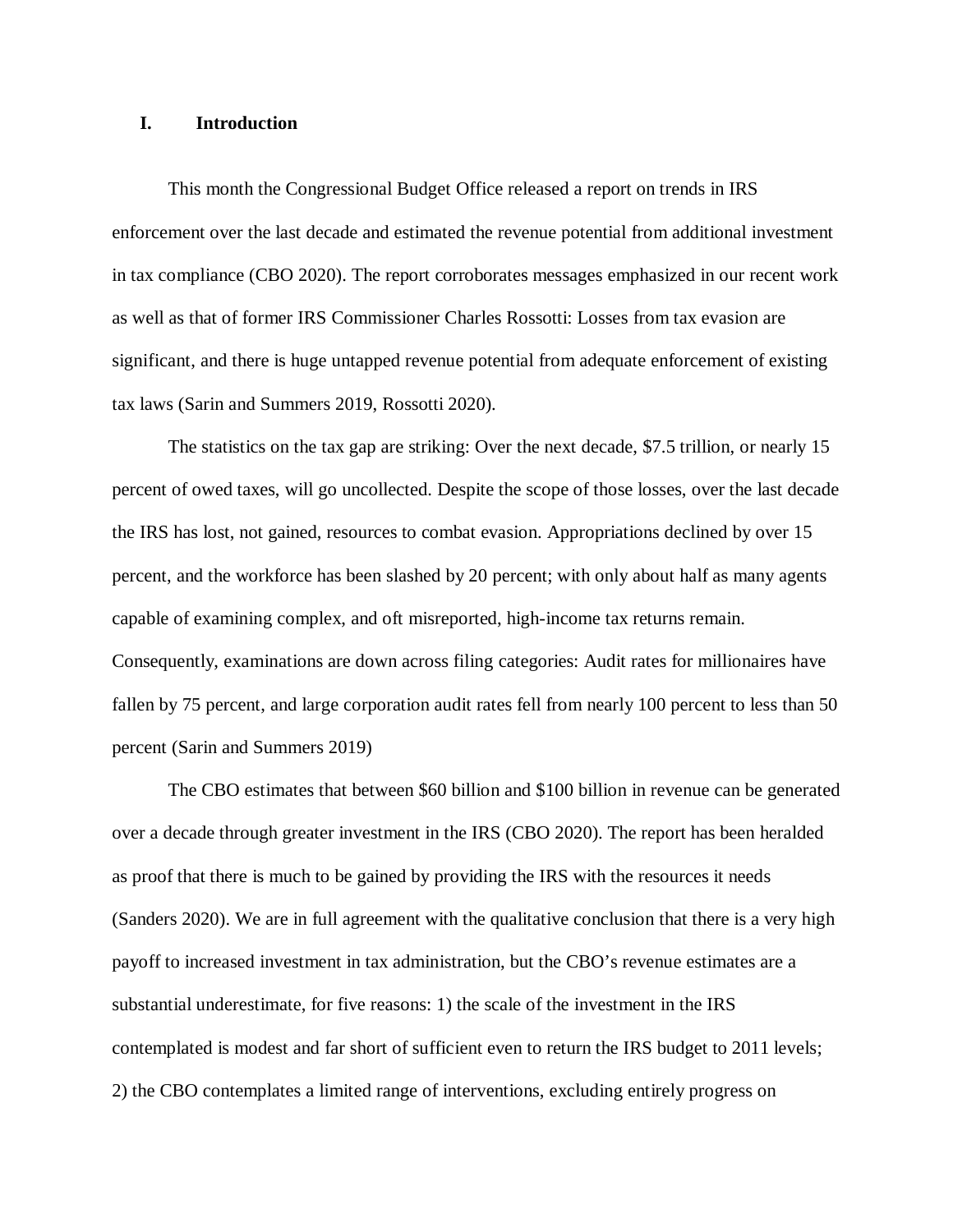information reporting and technological advancements; 3) the estimates assume rapidly diminishing returns to marginal increases in investment; 4) the estimates leave out the effect of increased enforcement on taxpayer decision-making; and 5) the use of the 10-year window means that the long-run benefits of increased enforcement are excluded. We discuss these issues, present an alternative calculation, and conclude that a commitment to restoring tax compliance efforts to historical levels could generate over \$1 trillion in the next decade.

We consider those issues in turn below. Taking them altogether, we estimate that committing to strengthen tax administration could generate over \$1 trillion over the next decade.

#### **II. The Scale of the CBO's Program**

Ξ

The CBO provides two estimates of returns that could result from increased IRS investment. Its baseline estimates are for a \$20 billion increase in the IRS's enforcement outlays over the next decade, which the CBO estimates would generate \$61 billion in additional tax revenue. That baseline is very similar to what the CBO proposes periodically in its "Options for Reducing the Deficit" series (CBO 20[1](#page-3-0)8).<sup>1</sup> Perhaps as a byproduct of interest in a more aggressive program, the CBO has also estimated the returns to double that baseline approach, suggesting that \$40 billion over a decade would generate an additional \$103 billion in tax revenue (DeFazio 2020).

Even the more aggressive CBO program is modest relative to historical benchmarks. As Table 1 shows, between 2011 and 2019, the IRS budget fell in real dollars by 16.4 percent. To

<span id="page-3-0"></span><sup>&</sup>lt;sup>1</sup> The corresponding option is entitled "Increase Appropriations for the Internal Revenue Service's Enforcement Initiatives."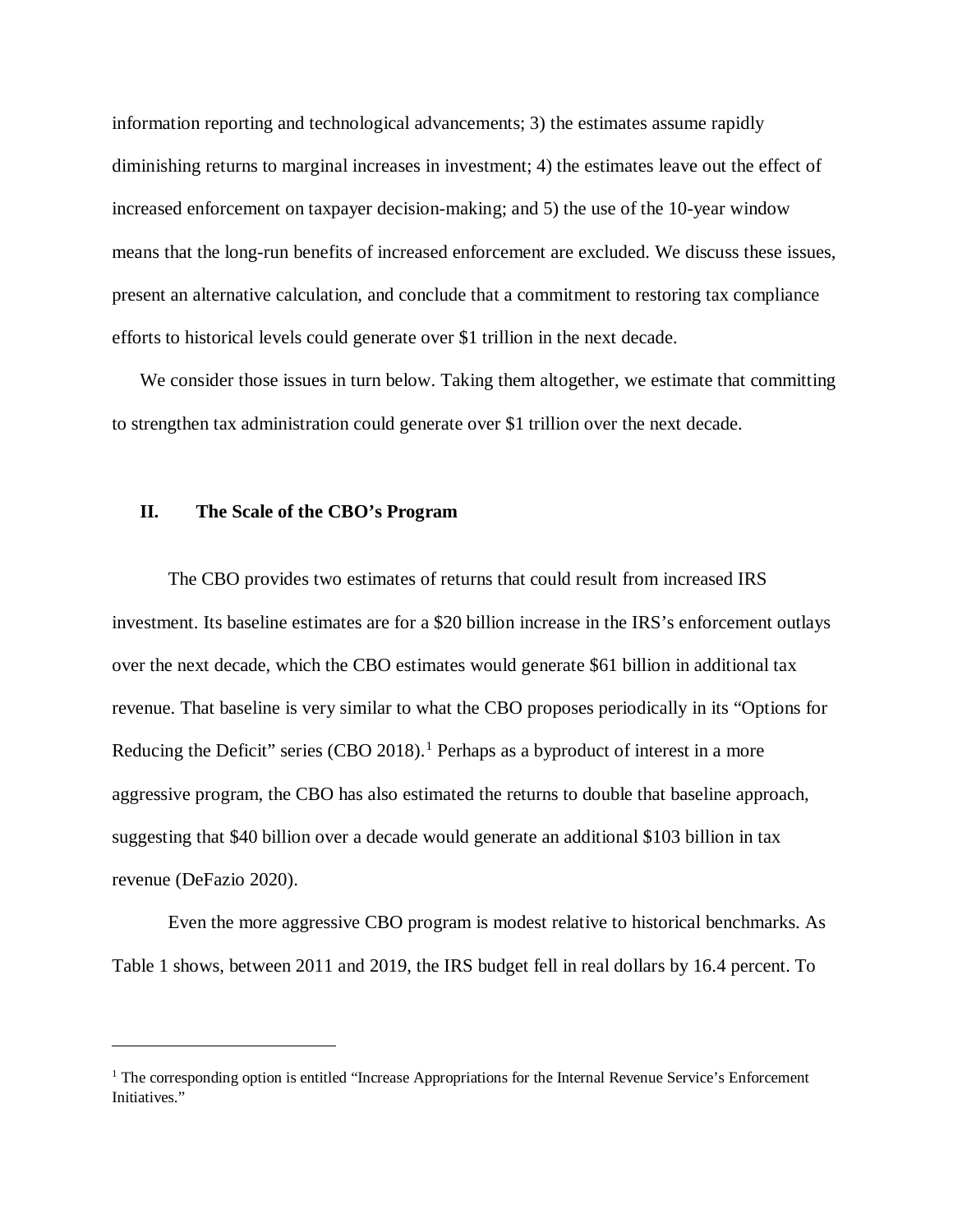return the IRS to its budget level less than a decade ago would require a \$2.3 billion increase in outlays next year; even the more aggressive CBO program contemplates less than half that. But looking at budgetary outlays alone does not paint a full picture because during this period the economy has grown, and so too have taxes that are owed. Scaled by gross collections or GDP, the IRS's budget has decreased by over 35 percent in the last decade. To replenish the IRS budget, adjusted for intervening economic growth, will require a program that is at more than twice as large as that contemplated by the CBO.

This is the scope of investment discussed in our prior work, as well as that of former IRS Commissioner Charles Rossotti (Sarin and Summers 2019, Rossotti 2020). Unlike the more limited CBO options, such substantial investment would return the IRS's budget to 2011 levels as a share of gross collections, or as a share of GDP. 2011 represents a recent peak for the IRS, but not an aberration. Outlays as a share of collections or GDP were even higher before the crisis, peaking in 1993 when they were 20 percent (as a share of collections) or 57 percent (as a share of GDP) higher than their post-crisis levels. Indeed, for the intervening two decades, investment was consistently at or above 2011 levels.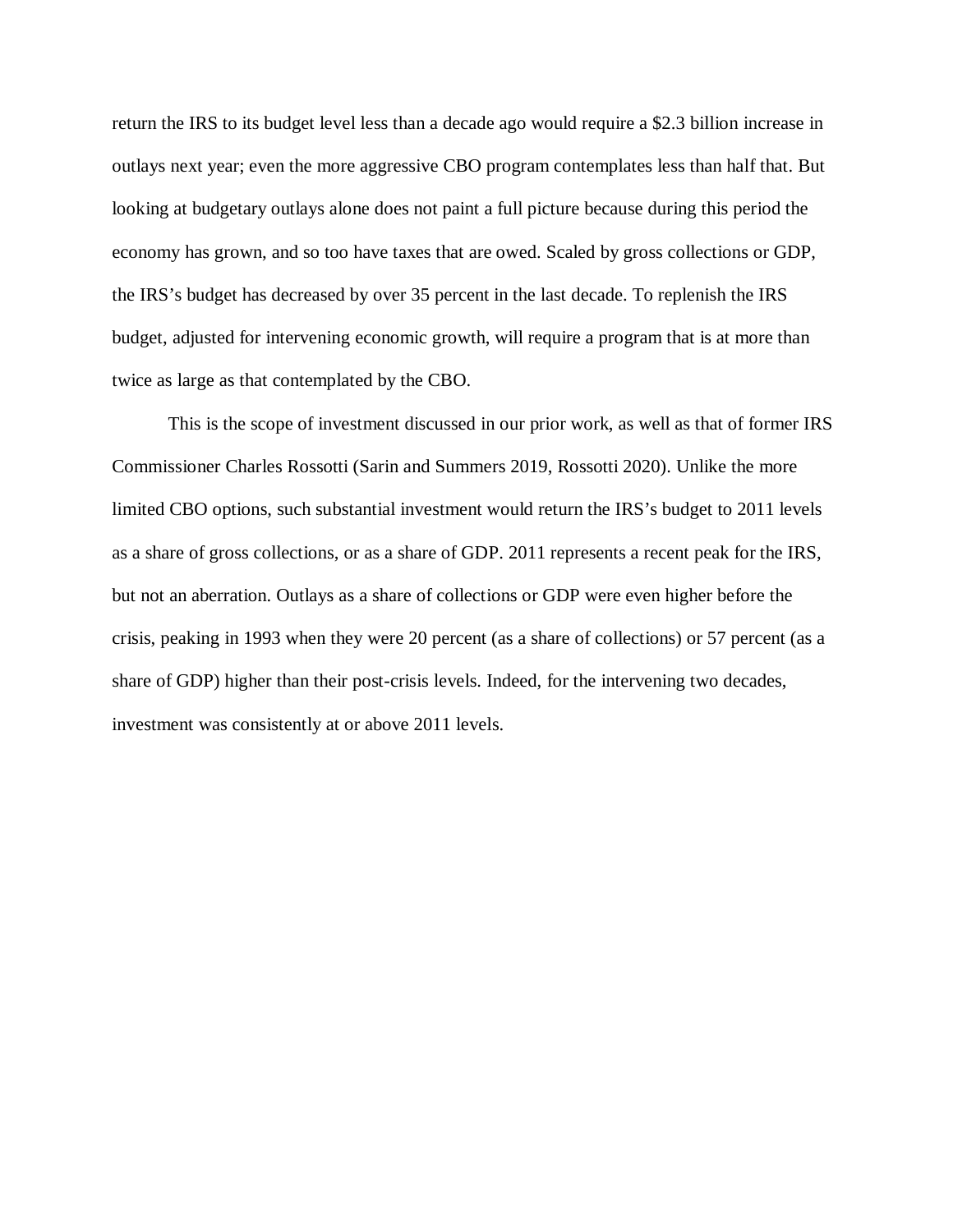# **Table 1a-: IRS Budget, Historically**

|                                                                | Since 2011 |
|----------------------------------------------------------------|------------|
| Decrease in budget (2018 \$)                                   | $-16.4%$   |
| Decrease in enforcement $(2018 \text{ } \text{\textsterling})$ | $-26.8%$   |
| Decrease in budget as share of gross collections               | $-35.2%$   |
| Decrease in enforcement as share of gross collections          | $-43.2%$   |
| Decrease in budget as share of GDP                             | $-30.6%$   |
| Decrease in enforcement as share of GDP                        | $-39.2%$   |

Source: IRS Statistics of Income data, authors' calculations.

# **Table 1b-: Returning IRS budge to 2011 levels**

| 2021-2030 IRS expected budget                                      | \$136.6B    |
|--------------------------------------------------------------------|-------------|
| $[2021-2030]$ extra outlays to return to 2011 share of collections | \$107.0B    |
| $[2021-2030]$ extra outlays to return to 2011 share of GDP         | \$82.5B     |
|                                                                    |             |
| $ 2021-2030$ CBO investment (max)                                  | <b>S40B</b> |

Source: Rossotti 2020 (Online Appendix A: Calculating the Revenue and Cost Impact) authors' calculations.

# **III. CBO Contemplates a Limited Range of Interventions**

The CBO report contemplates the revenue potential from larger appropriations to fund traditional enforcement activities, like examinations and enforcement efforts. Although the report is not explicit, it appears to focus on greater investment in personnel to replenish the store of revenue agents, particularly those handling complex enforcement cases (which have declined by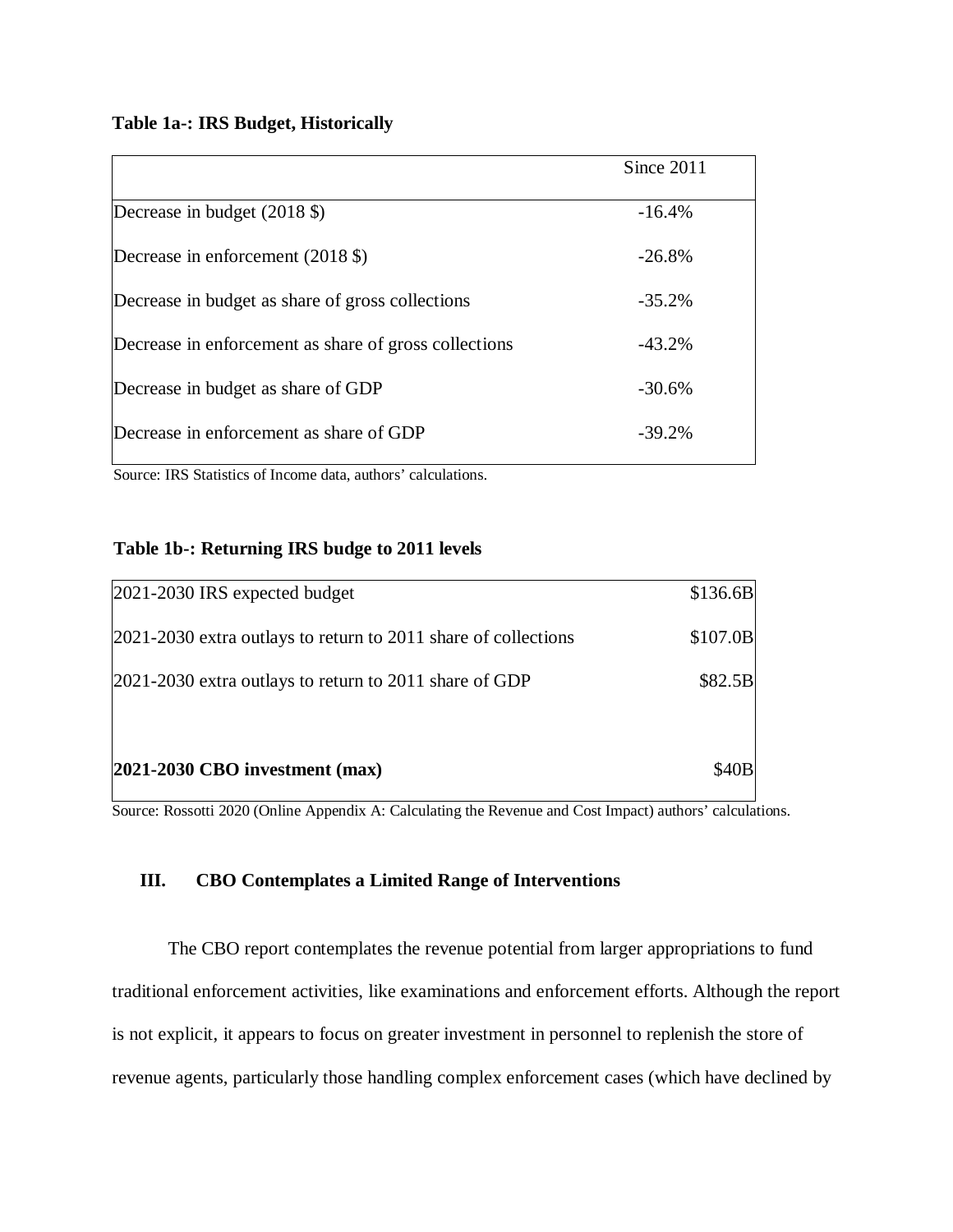35 percent) and difficult collections cases (which have dropped by 48 percent) (CBO 2020). Addressing the deficiencies in the IRS's workforce is necessary and important: A recent Treasury Inspector General for Tax Administration report points out that IRS ability to pursue cases of high-income nonfiling has diminished in recent years because of staffing shortages (TIGTA 2020). As a result, just a few hundred wealthy nonfilers cost the IRS over \$10 billion between 2014 and 2016.

But in addition to increasing examination and enforcement levels, several changes in the nature and application of information technology are likely to have substantial returns and fall outside the scope of the program considered by the CBO in arriving at its recent revenue estimates.

#### **IIIa. Overhauling IRS Technological Capacity**

Recent work considers the revenue consequences of modernizing IRS enforcement capacities (Sarin and Summers 2019, Rossotti 2020). The IRS software system, developed in the 1960s, is the oldest in the federal government. It has yet to be updated despite the increasing complexity of returns. Moreover, the IRS has not updated its technological infrastructure since the early 1990s when electronic reporting was a trial program. Over 90 percent of returns are filed electronically today, and it's difficult to find employees with the skills necessary to use the outdated software. To understand the scope of IRS underinvestment, consider that in 2018 the IRS spent \$2.5 billion on IT investment. Bank of America, serving only one-quarter of Americans, spent more than six times that. The ramifications of underinvestment in technology may be crippling in the future: "There are inherent limitations on the functionality of a 60-yearold infrastructure, and at some point, the entire edifice is likely to collapse," points out the national taxpayer advocate (Office of the Taxpayer Advocate 2018).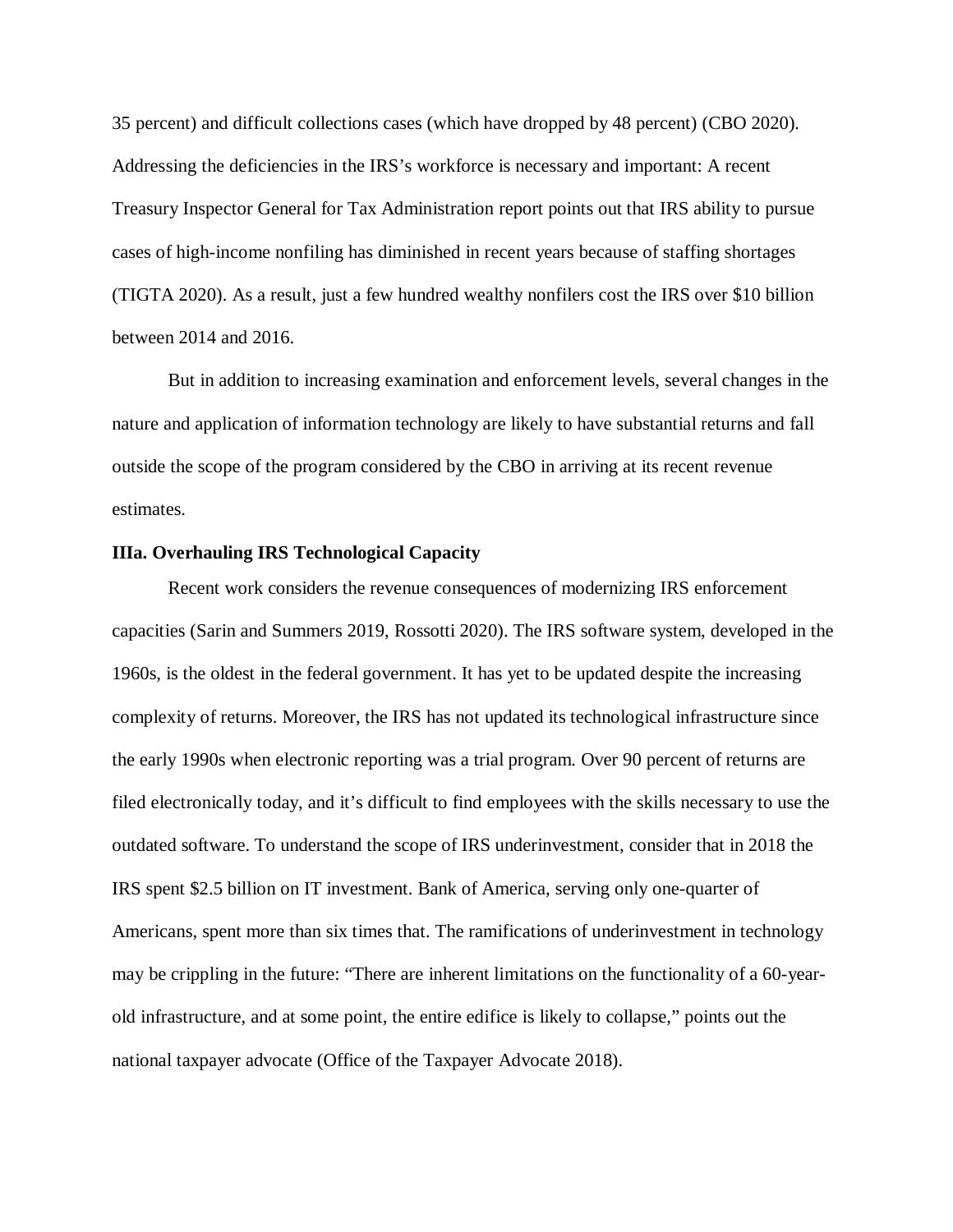In addition to overhauling technological infrastructure, better leveraging data analytics will improve compliance. There are substantial returns to those investments. For example, the IRS recently piloted a return review program (RRP) that improves the matching of taxpayer filings with information returns to identify and freeze fraudulent refunds. In 2017 that program had a 50-1 return, costing \$90 million and saving \$4.4 billion (GAO 2018, US Treasury 2018). Additional investments in the RRP are expected to have a 20-1 return, substantially above the 3- 1 in direct benefits the CBO estimates from more traditional enforcement measures.

#### **IIIb. Investments in Third-Party Reporting**

The beneficiaries of tax evasion are disproportionately high-income individuals. This is because regular workers primarily accrue income as wages, and so income is reported by employers and taxes are automatically withheld, with compliance rates at 99 percent. But more opaque categories of income — such as capital gains, dividend income, rental income, and proprietorship income — have much higher rates of noncompliance (between 17 and 55 percent, depending on the category), because there is no way for the IRS to verify that income is being correctly reported and taxes fully paid.

In fact, as Figure 1 shows, compliance rates fall in lockstep with reporting requirements. It is thus unsurprising that the Government Accountability Office identifies the lack of adequate information reporting as one of the key factors contributing to the tax gap (McTigue 2019, Herndon 2019).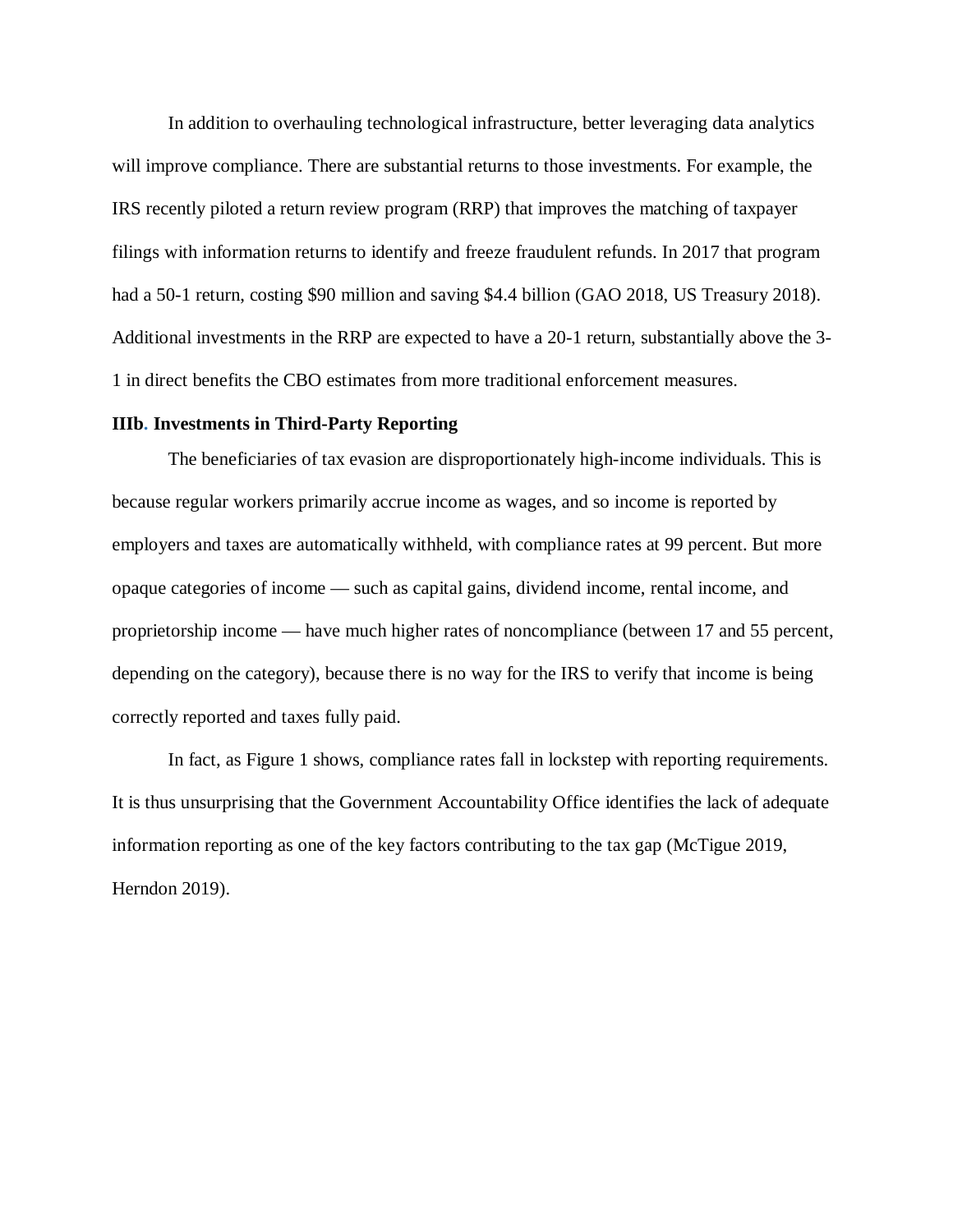



Source: IRS 2019.

Recent attempts to increase cross-party reporting requirements for small business owners were rolled back because they imposed a significant burden on return filers without delivering substantial revenue gains (Sarin, Summers and Kupferberg 2020). But Rossotti (2020) describes a plan for third-party reports that can provide the IRS the information it needs to verify that opaque categories of income are correctly reported without imposing significant burdens on return filers by leveraging information already known to financial institutions. Since proprietorship income constitutes most income that is underreported, taxpayers with more than \$25,000 of business income could be required to report to their bank and on their returns the accounts that house their business income (Rossotti 2020). Banks could be required to provide a summary of deposits received and disbursements made that the IRS could use to verify that taxes are paid in full. Commissioner Rossotti estimates that this program could generate \$960 billion over a decade from individuals with significant business income, who currently do not pay taxes on an average of 55% of their income (IRS 2019).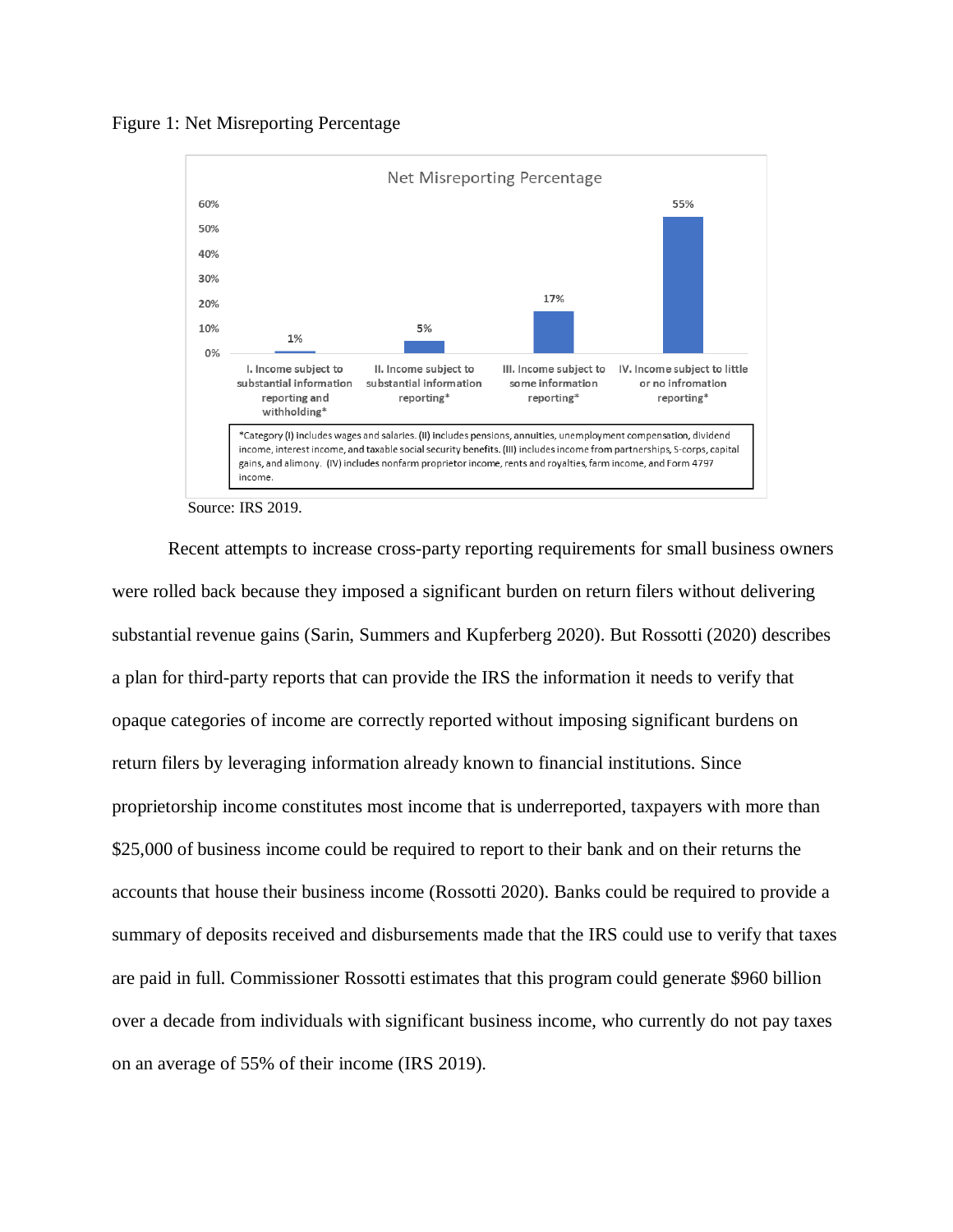### **IV. CBO Estimates Overstate Diminishing Returns**

Recent CBO estimates assume diminishing returns to investment in the IRS: The first \$20 billion of additional IRS outlays is expected to generate \$61 billion in additional tax revenue over a decade, but the next \$20 billion will generate only \$42 billion. The CBO provides no basis for those estimates. The underlying assumption is that the IRS will target resources on a finite set of high-return activities, so further investments will deliver less than the initial ones.

The natural experiment provided by the gradual reductions in enforcement resources over the last decade provides a basis for assessing the extent of diminishing returns. If there are diminishing returns to IRS investments, we would expect additional tax collection from enforcement efforts to have decreased less than the IRS's budget because the more limited outlays that remain would be expended on compliance efforts with the highest returns. As Figure 2 shows, there is no evidence to support the CBO's assumption: Enforcement revenue decreases 1-for-1 with enforcement effort.

It is probable that there are diminishing returns at some level of IRS expenditure. But when one considers the recent history—the fact that in the last decade, the share of large corporation audits has declined from essentially 100% to less than 50%; or that the share of millionaires who are audited has fallen by 75% (Sarin, Summers and Kupferberg 2020); or that the IRS no longer has the resources to police cases of high-income nonfliers, with just a few hundred evaders costing the IRS billions each year (TIGTA 2020)—it is hard to see how the CBO could conclude that investment that does not even reach the levels of IRS expenditure a decade ago will have substantially diminishing returns. Moreover, it seems just as likely that at least some of the investments proposed, for example IT investments, would have increasing returns, with large fixed costs required at the outset, but significant gains once enacted.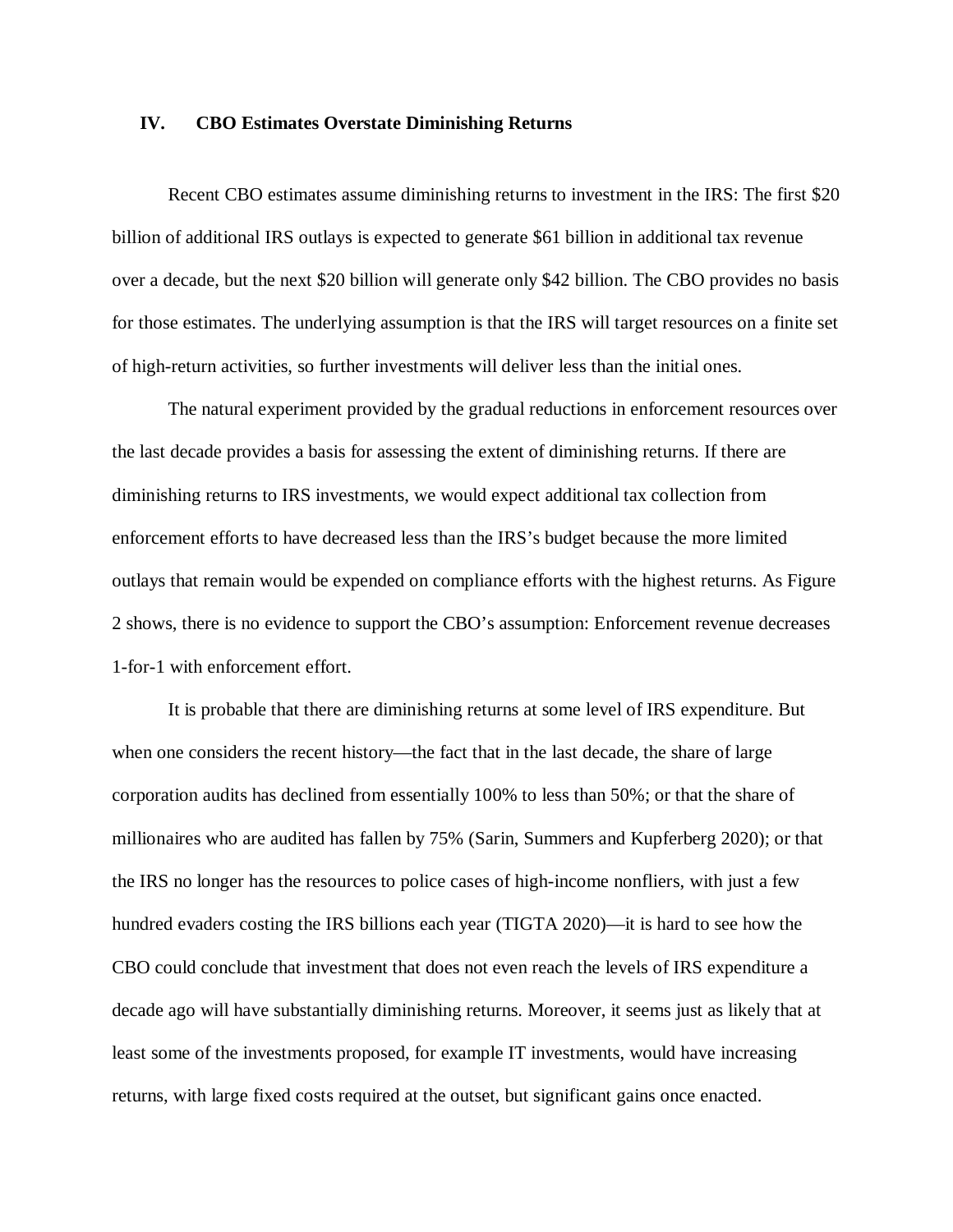



Source: IRS Statistics of Income data, Authors' calculations.

## **V. CBO Estimates Do Not Account for Deterrence**

When the IRS increases its enforcement efforts, revenue is raised directly (for example, examinations are conducted and taxes assessed on underreported income) as well as indirectly: As the probability of detection rises, the incentives to evade decrease. Indeed, one consequence of the IRS's diminished capacity in the last decade is less deterrence, since criminal investigations associated with tax evasion have [declined](https://www.nytimes.com/2018/10/01/business/economy/irs-tax-fraud-audit.html) by 35 percent.

The CBO explicitly states that it does not account for any indirect effects associated with increases in tax enforcement. But there is a long line of academic work that points out that the indirect effects are significant: An early 1996 IRS study compared cross-state differences in audit rates to find that the average indirect effect from started audits was about 12 times as large as the direct additional taxes imposed following completed audits (Plumley 2002). More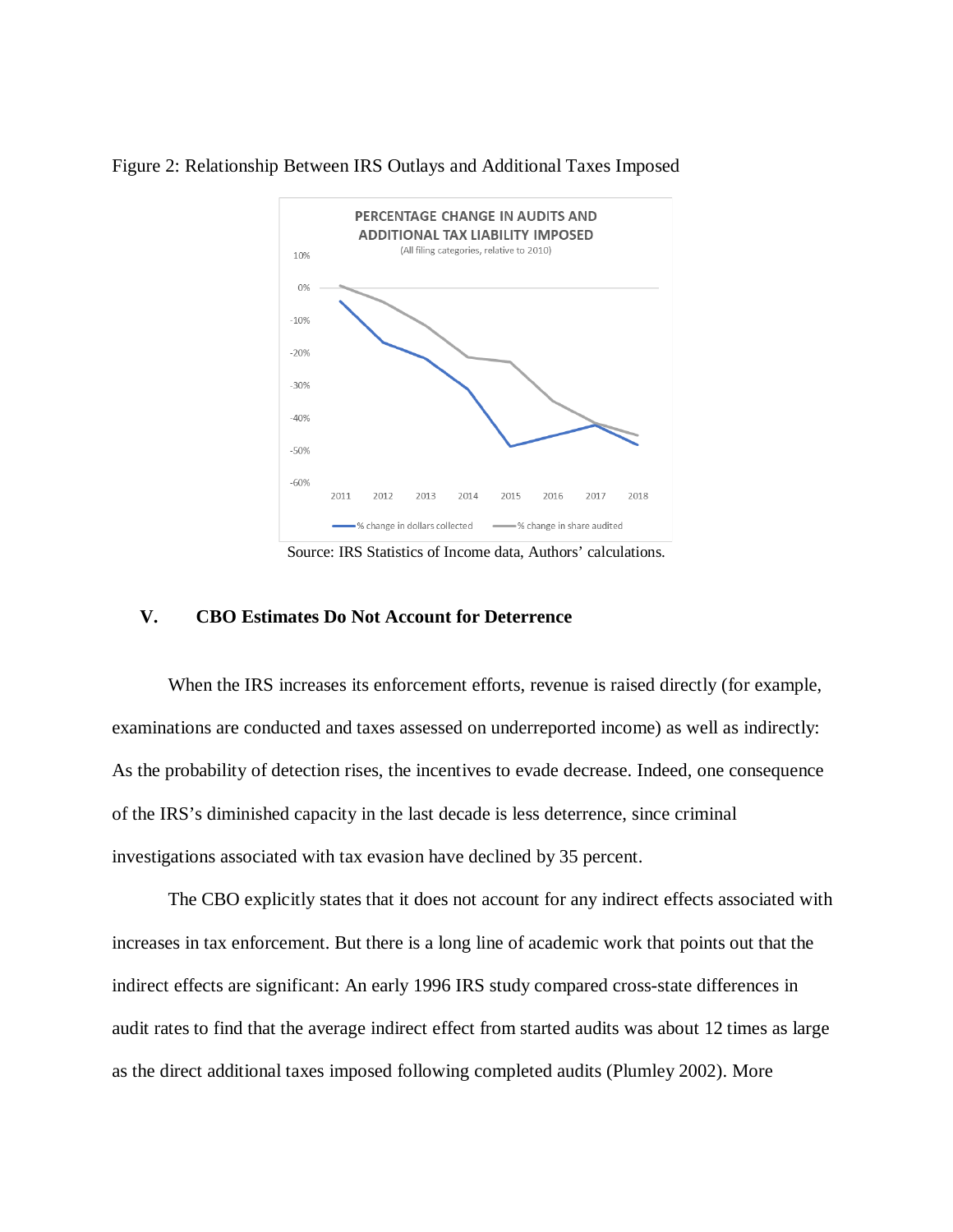recently, Dubin (2007) relies on IRS examination data for individual filers to conclude that the spillover or indirect effects are at least nine times as large as the direct revenue effects from compliance efforts. And Hoopes, Mescall, and Pittman (2012) study corporate tax avoidance and find that a doubling of the audit probability increases effective tax rates by 7 percent.

It is true that there are uncertainties about how long-lasting and homogenous indirect effects are: for example, although low and middle-income taxpayers substantially increase tax payments if they expect to be audited; reported tax liability for high-income filers actually falls (Slemrod, Blumenthal, and Christian 2001). This is consistent with work by DeBacker, Heim, Tran, and Yuskavage (2018) finding that after audits, most individuals become more careful about tax filings, at least in the short-run; but that sophisticated individuals and corporations actually become more aggressive in their misreporting.

Even so, the consensus of the literature is that deterrent effects are important. The CBO justifies its decision to exclude indirect effects entirely given uncertainty regarding their scale and scope. But excluding indirect effects is an implicit decision to assume that they are zero, which is clearly incorrect. Perhaps a reasonable approach would be to use the government's own estimate of indirect effects from compliance activities: The CBO cites a Treasury estimate submitted as part of the IRS's budget performance plan that points out that the IRS returns on investment reported are likely understated because they ignore deterrence effects, which are conservatively estimated to be at least three times the direct revenue effect (US Treasury 2019).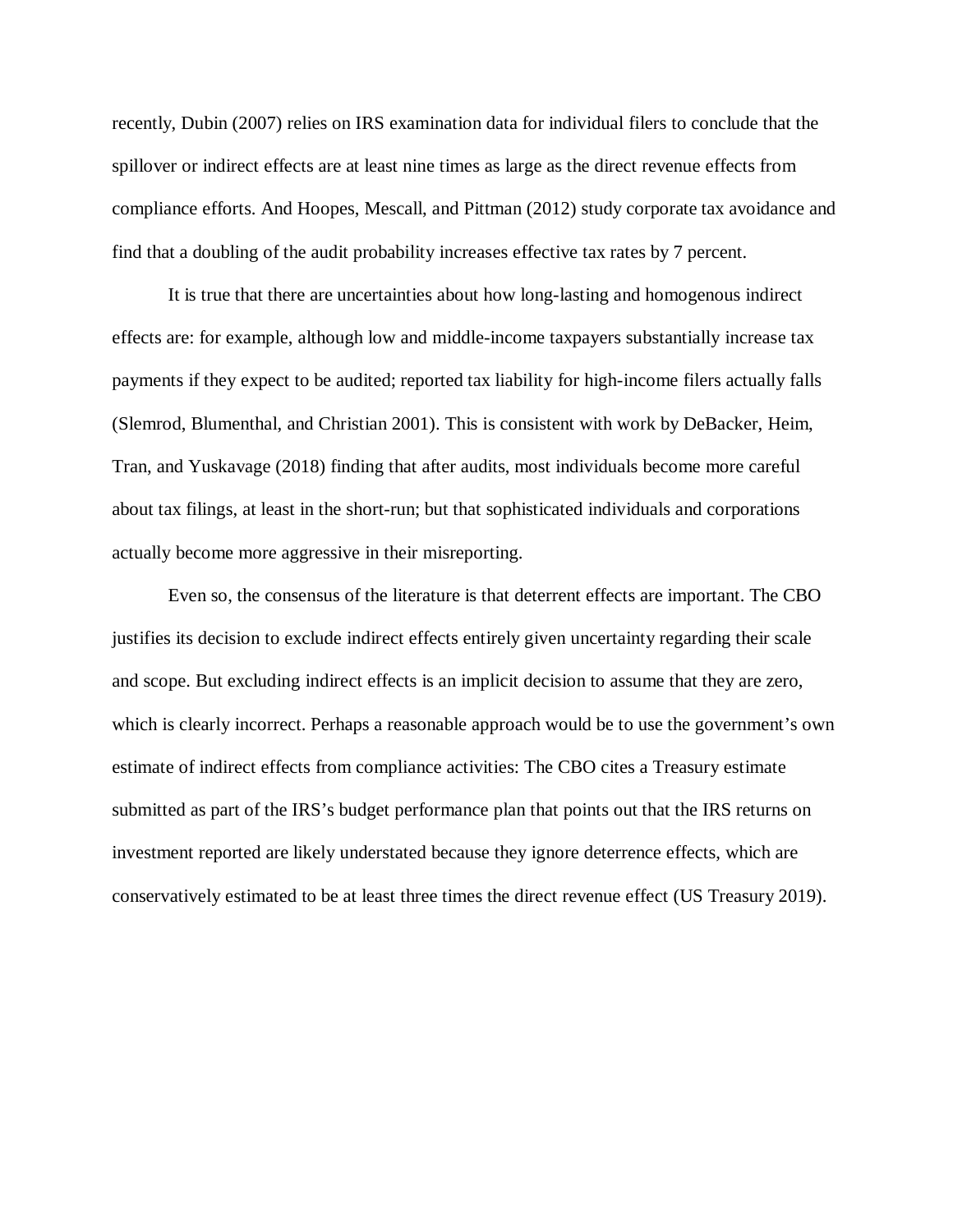# **VI. CBO Fails to Account for Longer-Term Gains From Additional Enforcement Investment**

The CBO's program of greater IRS outlays ramps up. In the first year, the \$20 billion baseline calls for just a \$500 million increase in revenue. Relatedly, the revenue benefits of greater enforcement are not realized immediately because it will take time, for example, to train new hires so that they are fully productive. The return on investment in year 1 of greater enforcement is less than 1, whereas by year 8 it increases to 3.6. After that the return falls, but by the end of the decade, each additional dollar invested still generates more than \$3.50 in tax collections.

| Estimated Effects of Two Options to Increase Appropriations for the Internal Revenue Service |                                                          |        |        |        |        |                                                          |        |              |        |                 |                            |
|----------------------------------------------------------------------------------------------|----------------------------------------------------------|--------|--------|--------|--------|----------------------------------------------------------|--------|--------------|--------|-----------------|----------------------------|
| <b>Billions of Dollars</b>                                                                   |                                                          |        |        |        |        |                                                          |        |              |        |                 |                            |
|                                                                                              | 2021                                                     | 2022   | 2023   | 2024   | 2025   | 2026                                                     | 2027   | 2028         | 2029   | 2030            | Total.<br>$2021 -$<br>2030 |
|                                                                                              | <b>Option 1: Increase Appropriations by \$20 Billion</b> |        |        |        |        |                                                          |        |              |        |                 |                            |
| Change in Outlays                                                                            | 0.5                                                      | 1.0    | 1.5    | 2.0    | 2.5    | 2.5                                                      | 2.5    | 2.5          | 2.5    | 2.5             | 20.0                       |
| Change in Revenues                                                                           | 0.3                                                      | 1.5    | 3.3    | 5.1    | 6.8    | 8.1                                                      | 8.8    | 9.0          | 8.9    | 8.8             | 60.6                       |
| Increase or Decrease (-) in the<br><b>Deficit</b>                                            | --<br>0.2                                                | $-0.5$ | $-1.8$ | $-3.1$ | $-4.3$ | __<br>$-5.6$                                             | $-6.3$ | __<br>$-6.5$ | $-6.4$ | -----<br>$-6.3$ | $-40.6$                    |
|                                                                                              |                                                          |        |        |        |        | <b>Option 2: Increase Appropriations by \$40 Billion</b> |        |              |        |                 |                            |
| Change in Outlays                                                                            | 1.0                                                      | 2.0    | 3.0    | 4.0    | 5.0    | 5.0                                                      | 5.0    | 5.0          | 5.0    | 5.0             | 40.0                       |
| Change in Revenues                                                                           | 0.7                                                      | 3.0    | 6.3    | 9.4    | 11.9   | 13.7                                                     | 14.6   | 14.8         | 14.7   | 14.4            | 103.1                      |
| Increase or Decrease (-) in the<br><b>Deficit</b>                                            | 0.3                                                      | $-1.0$ | $-3.3$ | $-5.4$ | $-6.9$ | $-8.7$                                                   | $-9.6$ | $-9.8$       | $-9.7$ | $-9.4$          | $-63.1$                    |

### Table 2: CBO Estimates of Returns to IRS Investment

Source: Congressional Budget Office.

The effects are calculated based on the assumption that one or both options would take effect in October 2020. Revenues are calculated on the basis of the baseline budget projections that CBO published on March 19, 2020.

There are two points worth raising about these estimates. The first is that the CBO ignores revenue gains that accrue after the 10-year window it contemplates. The second is that these gains are likely to be significant. The return on investment for compliance efforts is highest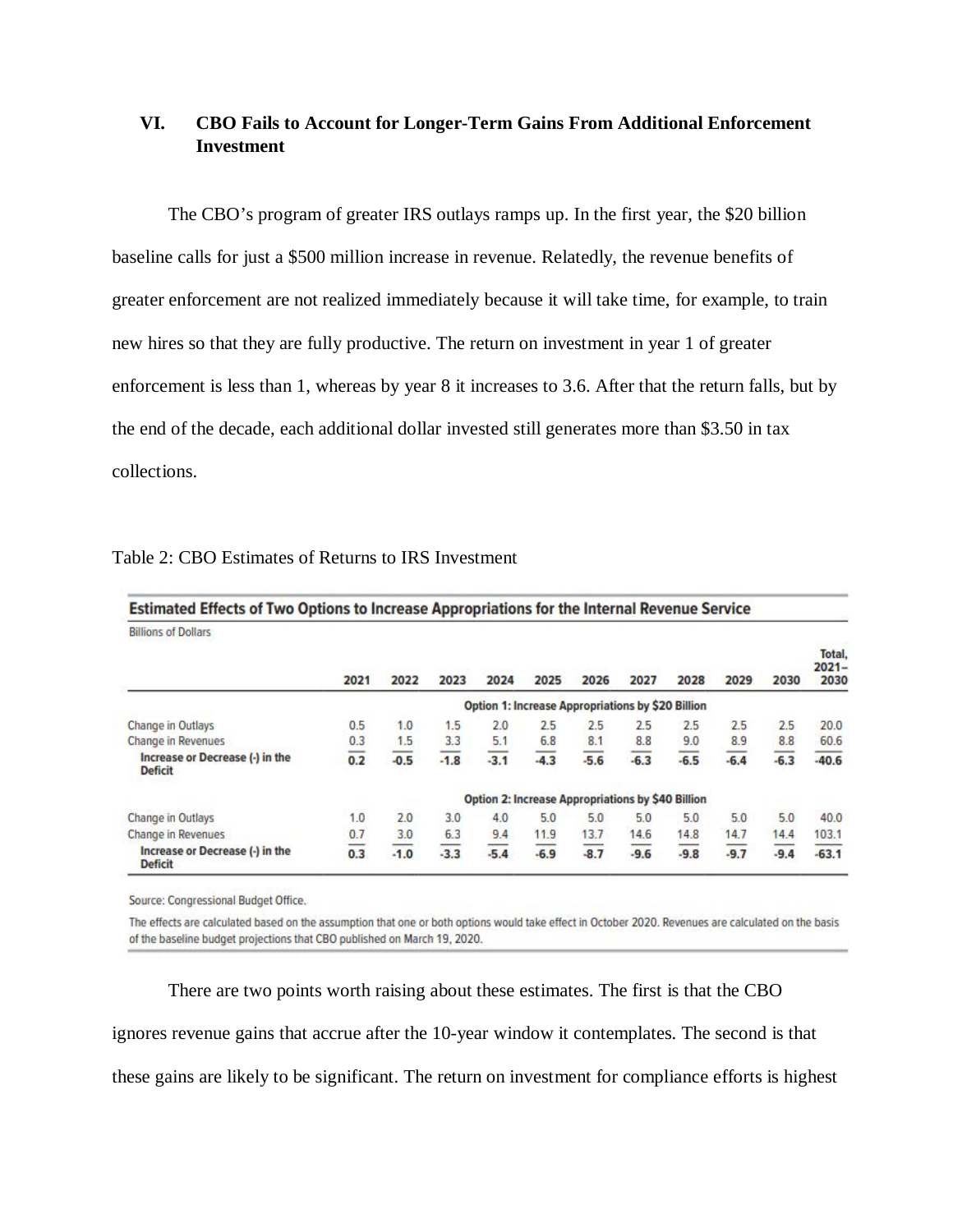in years 8 through 10 precisely because in later years, the IRS reaps benefits of its early investments that take time to accrue, as well as from new programs that are implemented toward the end of the decade.

One potential reason additional revenue could be limited outside the decade the CBO contemplates is that taxpayers can learn, and adapt evasion, to take advantage of vulnerabilities that will remain in the tax system. Indeed, the CBO's estimates adjust for such behavioral responses. But it is unclear whether large adjustments are merited: How likely is it that taxpayers will be able to adjust their behavior over time to avoid compliance initiatives like an increase in examinations for high earners?

#### **VII. Conclusion**

Ξ

Below we adjust the CBO's estimates of the gains from an increase in IRS outlays to reflect the more optimistic assumptions, outlined above. The CBO's baseline estimate is that \$20 billion would generate \$61 billion over a decade. [2](#page-13-0) Increasing outlays even further to their 2011 share of tax collections would merit a \$107 billion investment. We assume 60 percent of these outlays would be expended on traditional tax administration efforts like more examinations and assume indirect effects from these investments are three times as large as the direct effects, per Treasury estimates. Spending \$64 billion on enforcement activities could thus generate at least \$783 billion in additional tax revenue, with the remaining 40% of the additional outlays (\$43 billion) invested in information technology efforts and an increase in cross-party reporting, likely with returns of at least 10:1. This suggests gains of around \$430 billion from information

<span id="page-13-0"></span><sup>&</sup>lt;sup>2</sup> We use the baseline CBO estimates, rather than the \$40 billion program, because we do not believe it is likely that diminishing returns will result from such low levels of investment.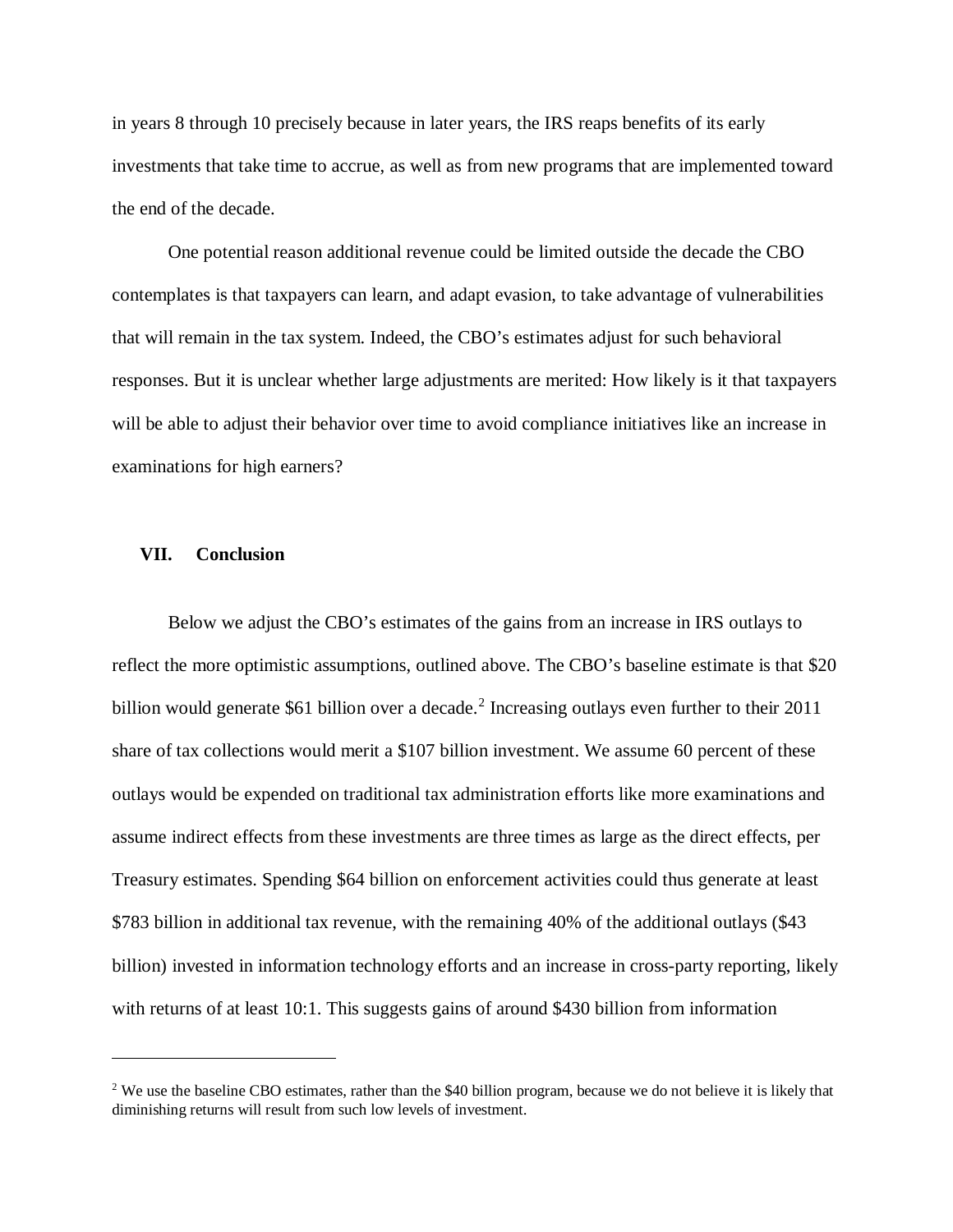technology efforts, in line with our previous estimates, and considerably below that offered by Commissioner Rossotti, who suggests a revenue impact that is more than twice as large (Sarin and Summers 2019, Rossotti 2020).

Our naïve estimation suggests gains to taxpayers of over \$1 trillion once outlays are accounted for. This increase, like the CBO's estimates, does not even consider the additional tax revenue that will accrue from enforcement efforts made today outside the 10-year horizon.

Overall, it appears likely that a robust investment in tax administration could generate in the range of \$1 trillion over the coming decade: indeed, Rossotti estimates substantially more revenue potential, around \$1.6 trillion over ten years from tax administration efforts (Rossotti 2020). Even \$1 trillion would reflect gains commensurate with significant tax reform proposals, for example the revenue gains from raising the corporate tax rate by 10 percentage points, or raising ordinary income tax rates for the highest earners by 5 percentage points (CBO 2018).

In sum, while we agree with the CBO that tax administration decisions have revenue implications; we differ on the magnitudes. Somewhat relatedly, the scorekeeping rules that exclude the revenue attributable to increases in tax enforcement from formal cost estimates are relevant. These guidelines were enacted in response to criticism of congressional overreliance on compliance initiatives as a stopgap to plug budget holes. The guidelines are significant to policy decisions made on the merits of additional investment in the IRS, with stakes in the same range as those at play in debates on dynamic scoring.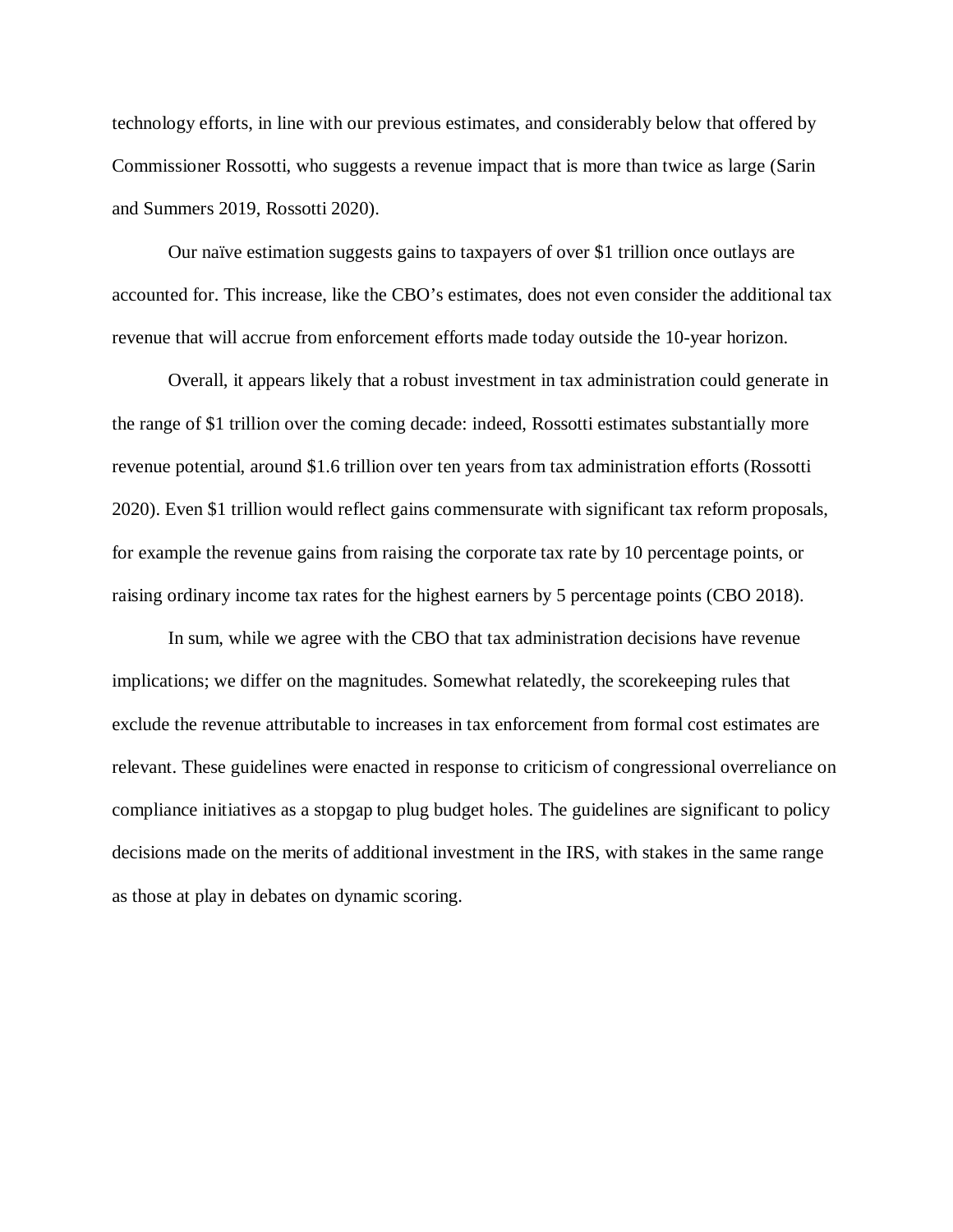Table 3: Reconciling CBO Estimates (\$ billion)\*

|                                                        | Outlays |      | Revenue |       |
|--------------------------------------------------------|---------|------|---------|-------|
| 10-year CBO program                                    | \$20    |      | \$61    |       |
| Scaling up to 2011 share of collections                | \$107   |      |         |       |
| 2/3 for traditional activities, account for deterrence |         | \$64 |         | \$783 |
| $1/3$ for IT, information reporting                    |         | \$42 |         | \$428 |
| Net gains                                              |         |      | \$1,104 |       |

\*Note: We assume that we expend 60% of the 10-year additional outlays on traditional IRS actions like examinations. To arrive at \$783B total, we assume that the \$64B invested translate to direct revenue of ~\$3 for each dollar invested, per the CBO, and increase this three-fold to reflect indirect effects. Then, we assume that the remaining 40% (\$42B) invested in information technology scales 10:1, as proposed by Sarin and Summers (2019).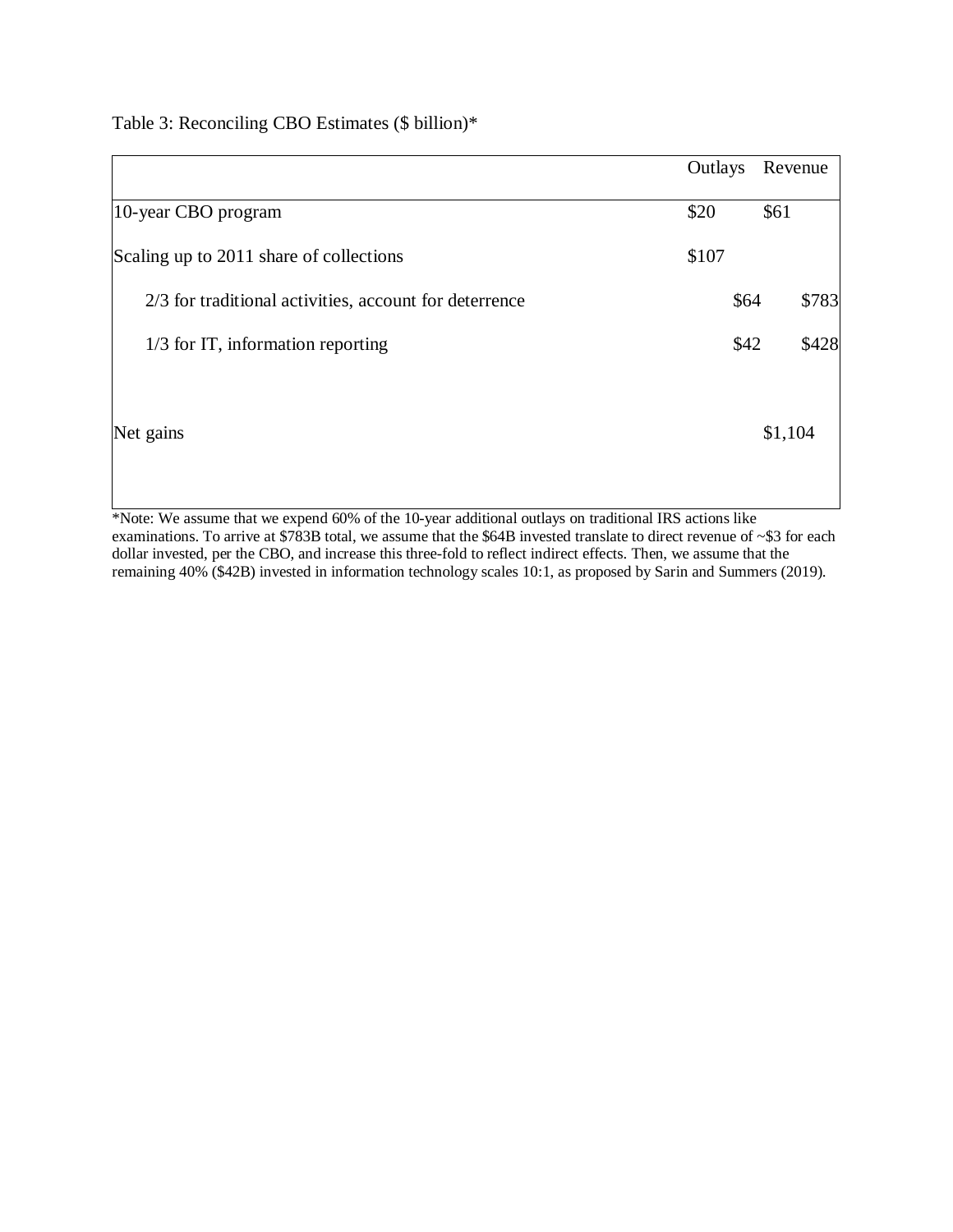### **References**

- Congressional Budget Office. 2018. *Options for Reducing the Deficit: 2019 to 2028*. Washington, DC: Congressional Budget Office.
- Congressional Budget Office. 2020. "Trends in the Internal Revenue Service's Funding and Enforcement.*"* Washington, DC: Congressional Budget Office.
- DeBacker, Jason, Bradley T. Heim, Anh Tran, and Alexander Yuskavage. 2018. "Once Bitten, Twice Shy? The Lasting Impact of Enforcement on Tax Compliance." *The Journal of Law and Economics* 61(1): 1-35.
- Dubin, Jeffrey. 2007. "Criminal Investigation Enforcement Activities and Taxpayer Noncompliance." *Public Finance Review* 35(4): 500-529.
- Government Accountability Office. 2018. "Tax Fraud and Noncompliance: IRS Could Further Leverage the Return Review Program to Strengthen Tax Enforcement." Report to Congressional Requesters. GAO-18-544. US Government Accountability Office Washington, DC.
- Herndon, Benjamin D. 2019. "Understanding the Tax Gap and Taxpayer Noncompliance." Written testimony of Chief Research and Analytics Officer, Internal Revenue Service, before the House Ways and Means Committee. Washington, DC.
- Hoopes, Jeffrey L., Devan Mescall, and Jeffrey A. Pitman. 2012. "Do IRS Audits Deter Corporate Tax Avoidance?" *The Accounting Review* 87(5): 1603-1639.
- Internal Revenue Service. 2019b. "Federal Tax Compliance Research: Tax Gap Estimates for Tax Years 2011-2013." Publication 1415 (Rev. 9-2019). Washington, DC: Internal Revenue Service, US Treasury.
- McTigue, James R., Jr. 2019. "Tax Gap: Multiple Strategies are Needed to Reduce Noncompliance." Statement of James R. McTigue, Jr., Director, Strategic Issues, before the House Ways and Means Committee. GAO-10-558T. US Government Accountability Office, Washington, DC.
- Office of Representative Peter DeFazio. "Ahead of Tax Season, Rep. Peter Defazio Introduces Legislation to Create Fairer US Tax System." March 12, 2020.
- Office of Senator Bernie Sanders. "CBO Report Commissioned by Sanders Finds Wealthy Tax Cheats the Prime Beneficiaries of IRS Budget Cuts." July 8, 2020.
- Office of the Taxpayer Advocate. "National Taxpayer Advocate Report to Congress 2018: Legislative Recommendations." Washington, DC: US Treasury.